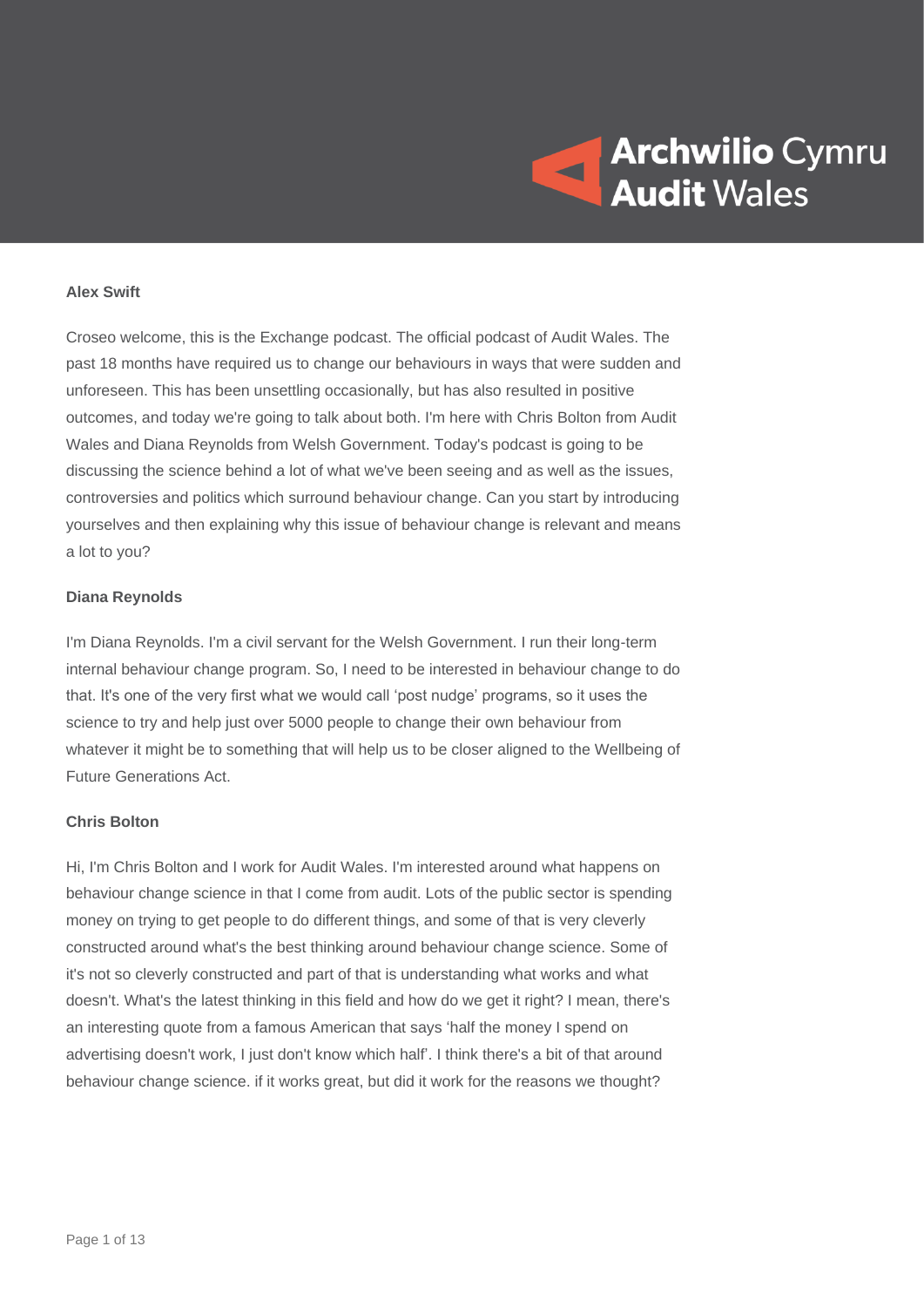## **Alex Swift**

Can you go into more detail about what's meant specifically by behaviour change in this context and its context in the pandemic?

## **Diana Reynolds**

I think it's a contentious concept. Usually when we talk about behaviour change, there's a behaviour that we have that we don't want to have. So, maybe I'm a smoker and I don't want to be a smoker anymore. And then there's a behaviour that we want to get to. Which, in my case would be that I didn't want to smoke anymore and that's clearly defined. Maybe the real problem for most people is we're not used to looking at ourselves. We look at somebody else and say to them, "we want you to change your behaviour". So, for my program we start the other way around. We start with what the individual wants to change in their own situation. That helps because we're going to stand on a more ethical basis. We're going to stand based on being frank and honest with people and not mincing our words or changing the environment to suit someone. But to say, look we would like you now to stand two meters or more distant from each other. How can we help you to do that? You know, and one of the things that helps is to be able to jovially mention that there isn't a space for a cow between the two of you and that helps people to step back in a polite way. So, there are lots of techniques that can be applied.

Before the pandemic hit, there was a curve or direction of travel of Welsh Government, becoming more accessible, becoming more friendly. Then suddenly COVID hits and it gives you a push in. The trouble is it gives you a push into inconvenient directions. One of them is the right direction of travel, so we for a long time wanted to work more virtually because we know that we're causing air pollution if we all travel about too much - brilliant, we've suddenly found that we have learned how to work virtually. And that's a great result. On the other hand, you used the word unsettling. I would probably use a bigger word than unsettling. I think it's been quite traumatic to be in a situation where I'm having to decide, 'do I hug Granny or not?' It's a traumatic decision to have to make so I think it all those things are going on at the same time and the difficulty is to acknowledge all of that.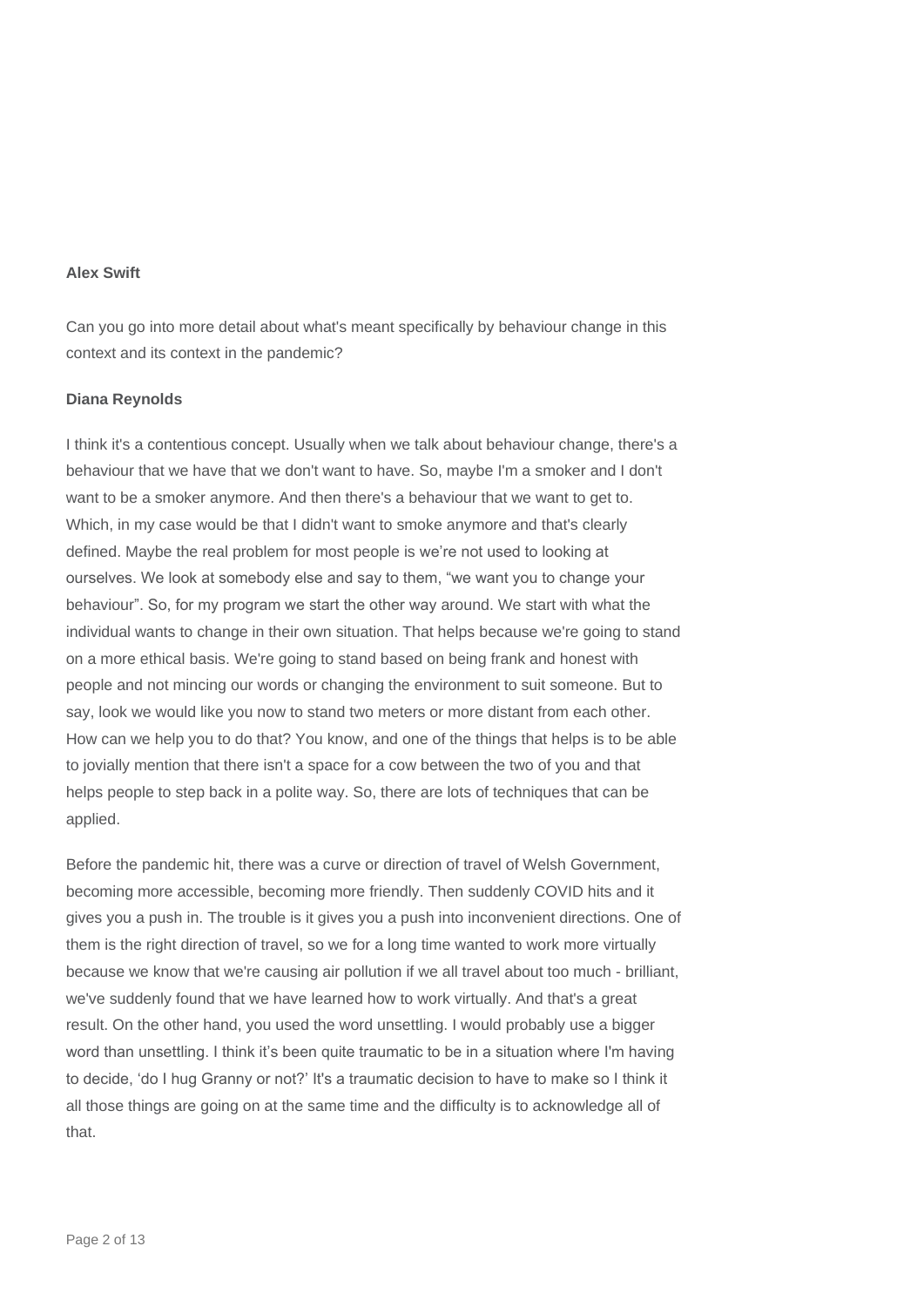## **Chris Bolton**

On a bit of what I learned when I was up in Bangor University with the Wales Centre for Behaviour Change was some stuff around 'is it better to understand what's the disposition in a community or group of people anyway?' And before you look at any sort of behaviour changes, what are they likely to move to and where are they now? In the sort of background, I'm from, there's very close living and a tradition of families coming together, but the notion of social distancing was a hard one to get around and that bit of blanket advice and pushing us all down one path needs to be moderated around "what is the current status in that society?" I learnt some things around social practice theory - the notion that we all subconsciously do things that the social grouping around us do, and that influences a lot of behaviour. But yeah, what's going on there already? What's ethical to move people to? and it's nudging rather than shoving.

### **Diana Reynolds**

I think the other thing that's important there is the distinction between individual behaviours and collective behaviours. One of the risks is that we push people down an individual line, so we're saying it's your responsibility to make these decisions and you're stood on your own trying to make a difficult decision in difficult circumstances. Or you go down the line, which is more the way that Wales has taken which is to think about collaborative, caring behaviour, to think about practices which are collective and caring. So, a great example would be some of these young people who do go out, they are close together but they're all lateral flow testing all the time because an interesting thing about science is that in standing in a room 3 meters away from somebody, you are getting almost as high a hit in terms of your chemicals in your body, especially if you look at the person. If you look at the person while you're standing there, you're getting as good a hit as if you give the person a hug. There are things you can do which are just as beneficial and collectively you can be careful in a way that individually, you're in a sea of all the social norms and the sort of herd instinct, which is not what you want. You want to be making a collective, cohesive and caring decision.

### **Alex Swift**

I'm interested in this point you made Diana about telling people to do things versus people wanting to do things. Would you argue that part of the coronavirus response was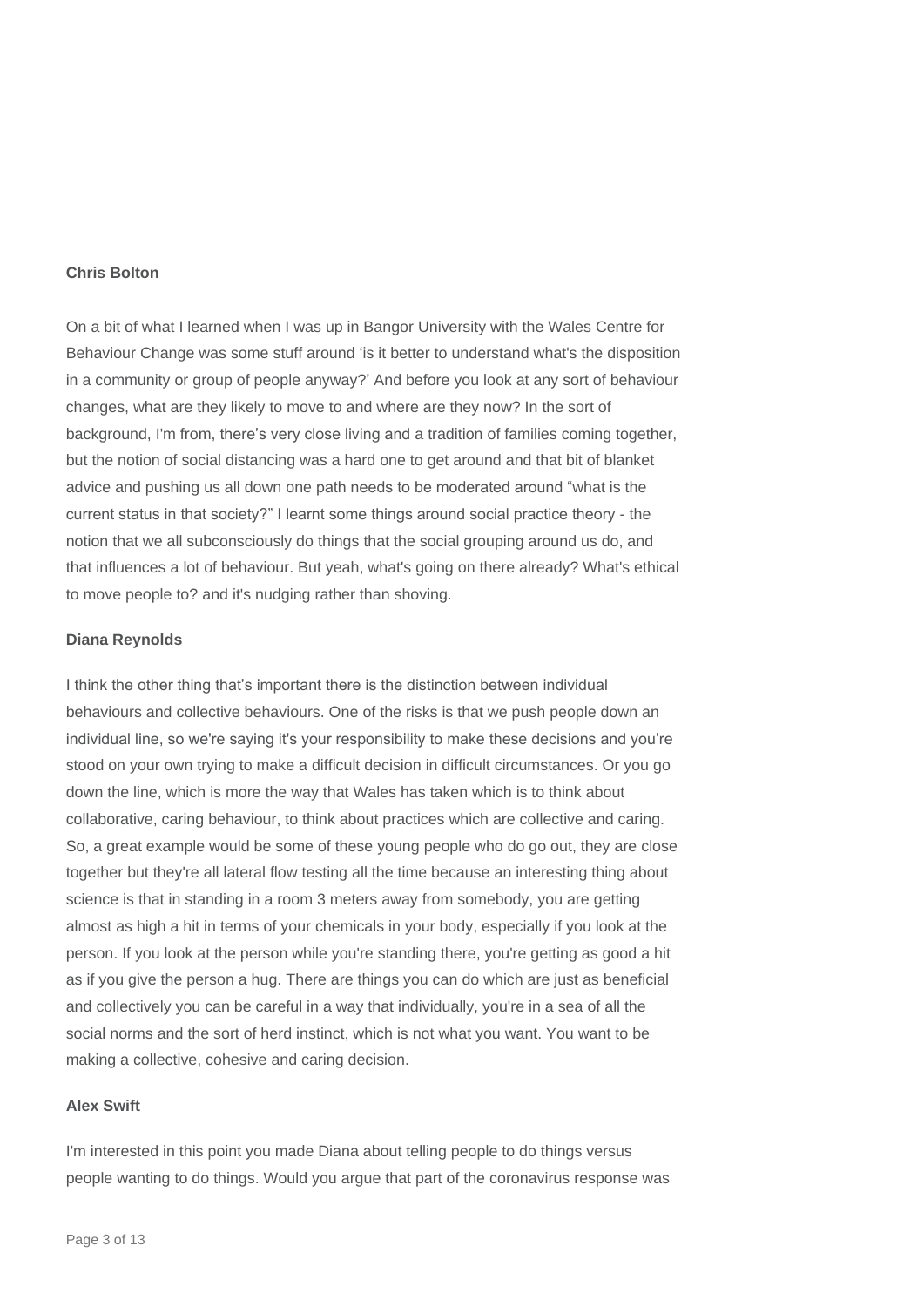getting people to see that "if you do this, you're going to be keeping your friends and family members safe" and "if you do this, you're going to be able to go back to having your freedoms sooner rather than later". Sort of, giving people an incentive.

# **Diana Reynolds**

It's a wonderful question for government because so much of what government does is about telling people what to do and there is a genuine agreement about government in Wales that the way that it functions will be power with not power over. So, we have this idea that we're moving from being very bossy and counting stuff to being the part that helps all of us to pull together and works with people. And you know that takes time to learn the skills to do those things. On my programme, I'm not allowed to use command and control, so the whole programme works as an on-demand program. People come when they're ready to do the thing they want to do. The problem occurs when you get an emergency. A famous saying of Co-production is about when is coproduction is not appropriate. The only time it's not appropriate is in a fire or another emergency of that sort where you have to say, "get out the door now". So, in the same way, when government hits a situation where people are dying and there are still over 100 people dying in the UK every day.

Then it becomes trickier because you do want to maximize bringing people with you, but there is a line that you've got to be helping people across, and so it becomes about not one or other of those two things but how do you fit the two together? And if you look back across the way the Welsh Government has spoken about this, they will always be very respectful about people having died, people going through difficulty, the challenges involved, the fact that it's distressing for people, the fact that we're all having to work out ways of being which are not quite what we want them to be. They acknowledge or that, but they're also clear about the need to look after each other and to care for each other. Those are important messages to help people to come along the journey. I would say maybe it's a false dichotomy to say it's one thing or the other. It's about how do you weave those two together in a way that is consenting democracy, in a way in which we've agreed. We're going to try and work together in a democratic way. It is going to involve some people having to decide at some point.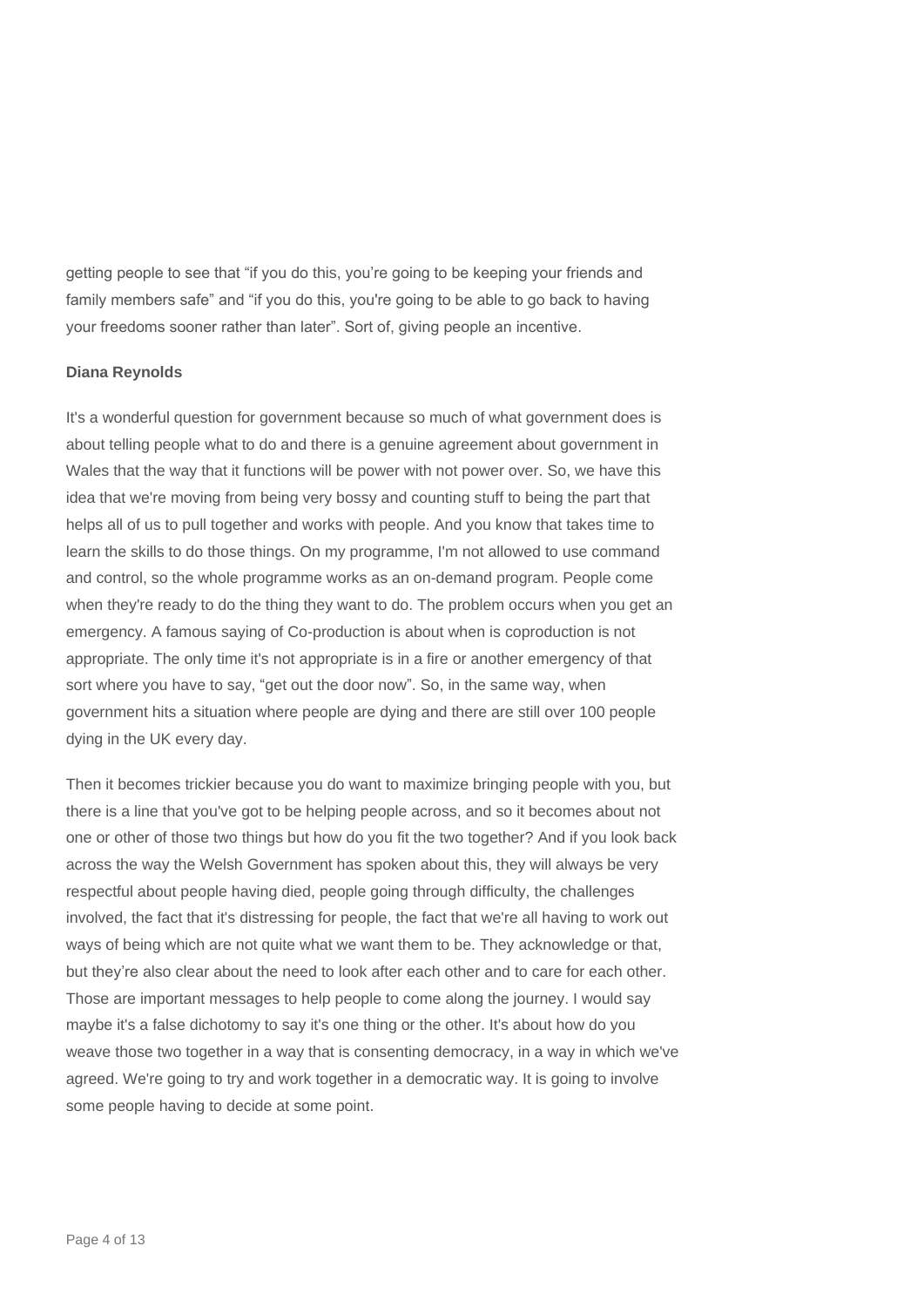# **Chris Bolton**

To follow that, two observations from seeing things on the ground, and it's interesting that bit about waiting for that decision to be made. I mean, there's group of people I know, and it might be well be a small sample, but they've come to accept that this is the right way to do it. My other observation is around going to a rugby match with Cardiff Blues playing Bath. So, there was huge, crowded travel over from Bath and you could spot amongst the crowd the Welsh people, and English people because the Welsh people had masks on. So, I don't know what that translates to in social practice and the behaviours of the of the Welsh crowd. It was interesting that social collective responsibility was happening. You know, 'cause rugby crowds aren't the most well behaved. You know, for conformity, and that. But certainly, there was this very clear bit in a row of us all sat there with our masks on, and I think we were grinning underneath that we were demonstrating something that was a socially more responsible behaviour.

#### **Diana Reynolds**

It's interesting. It's terrifically subtle and that instinct to be part of the group…It tips from one thing to another, so we've seen in Wales, sometimes we're all wearing masks and we're great and we run with it. And then it can just tip slightly. The numbers go the other way, and suddenly we've all given up for a minute just there, and we must go out and remind everybody and have another conversation and start it all rolling again. The thing about waiting for the decision being made - What we're using there is a standard piece of change management which is meeting momentum. So, and this is easy if you're doing anything, if I'm managing anything at all, even if it's not a change, meeting momentum is so important, so we know that we're going to hear from our Minister every three weeks. And even if I haven't realised it's every three weeks, the fact that momentum is there is helping the communication. So, that's a top tip for anybody is to is to have that momentum and keep that rolling. And even though you might think, well, I don't know if I got anything to say this week, but get in the meeting and just check in. Maybe the other guys got something to say so it's just worth creating that momentum of consistency 'because it really helps to keep things moving.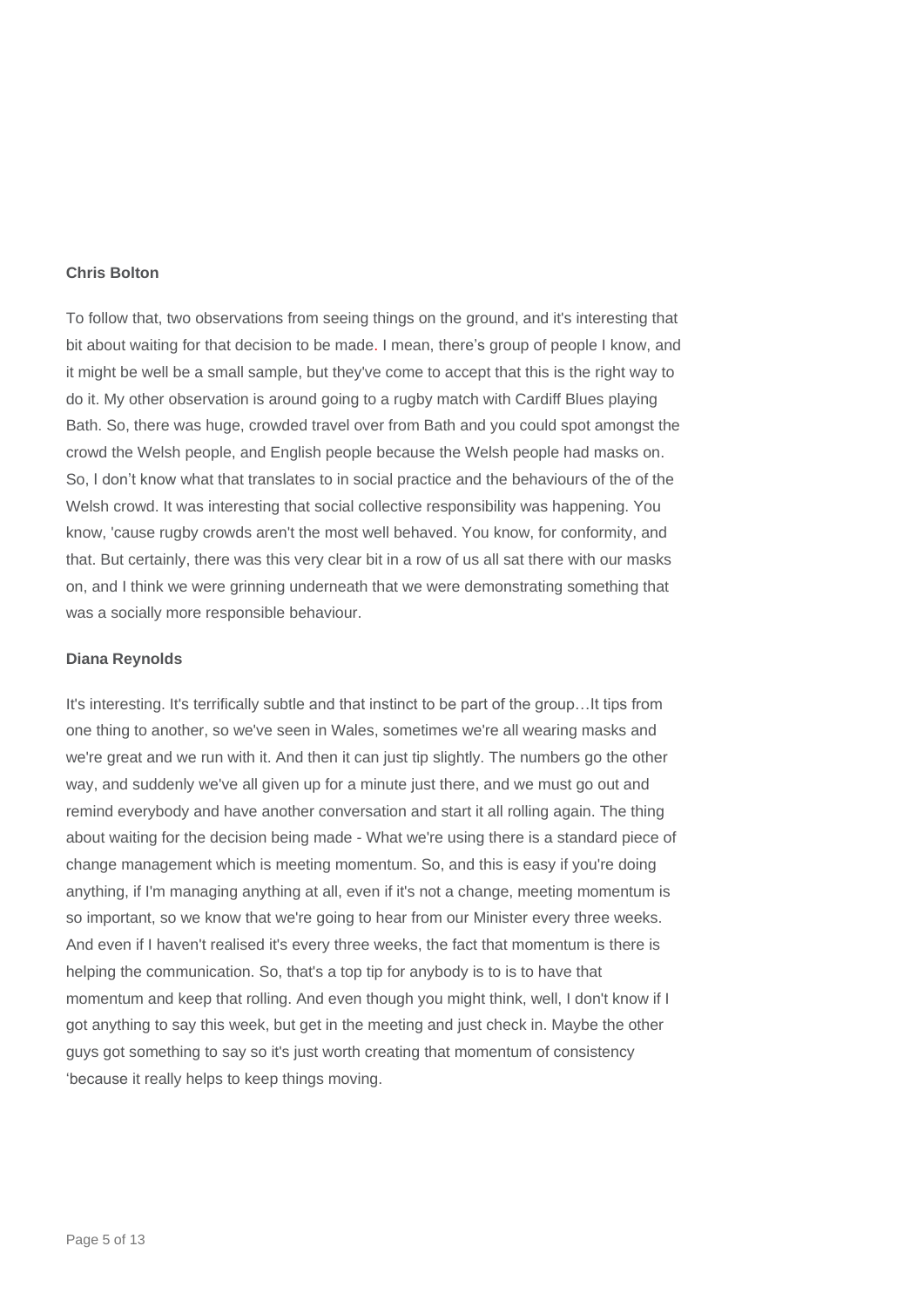## **Alex Swift**

On that note about taking people with you, how important is it that the public see that's the that the government and civil service are changing their behaviour in accordance with COVID restrictions?

### **Diana Reynolds**

It absolutely is important because it's about embodying what your instructions are. If I give you an instruction or suggest or invite you to something and I'm not embodying the thing that I'm inviting or instructing you about immediately, whether you consciously know it or not, your subconscious is going 'Yeah, that's not real'. But, if I'm embodying it and I'm taking that advice myself, then it's more convincing, my congruence is high, I'm more convincing. You're more likely to take it on board.

## **Chris Bolton**

I absolutely agree and the only thing I'd add to that is in a world of misinformation and people spreading counter information and rumour and misquoting things, anything that sort of undermines doesn't help. It's not just about having a level playing field, there are forces dragging things in another direction anyway, so that anything that avoids it being dragged down the slope is important.

## **Alex Swift**

I absolutely agree that it is very important to set that example and set that example early on. Moving forward, we've talked about the public changing their behaviour and officials changing their behaviour. I want to talk about behaviour change in terms of the legislation itself that was introduced because that I think that's an interesting side of it. It doesn't often get talked about as an example of behaviour change when of course it is because the pandemic has forced governments to behave in ways that they wouldn't normally want to or be allowed to. From your perspective, what are the basic factors that go into influencing the government's decisions to introduce or relax restrictions?

### **Diana Reynolds**

So I'm not directly involved in the chain of information gathering to do with that, but it's a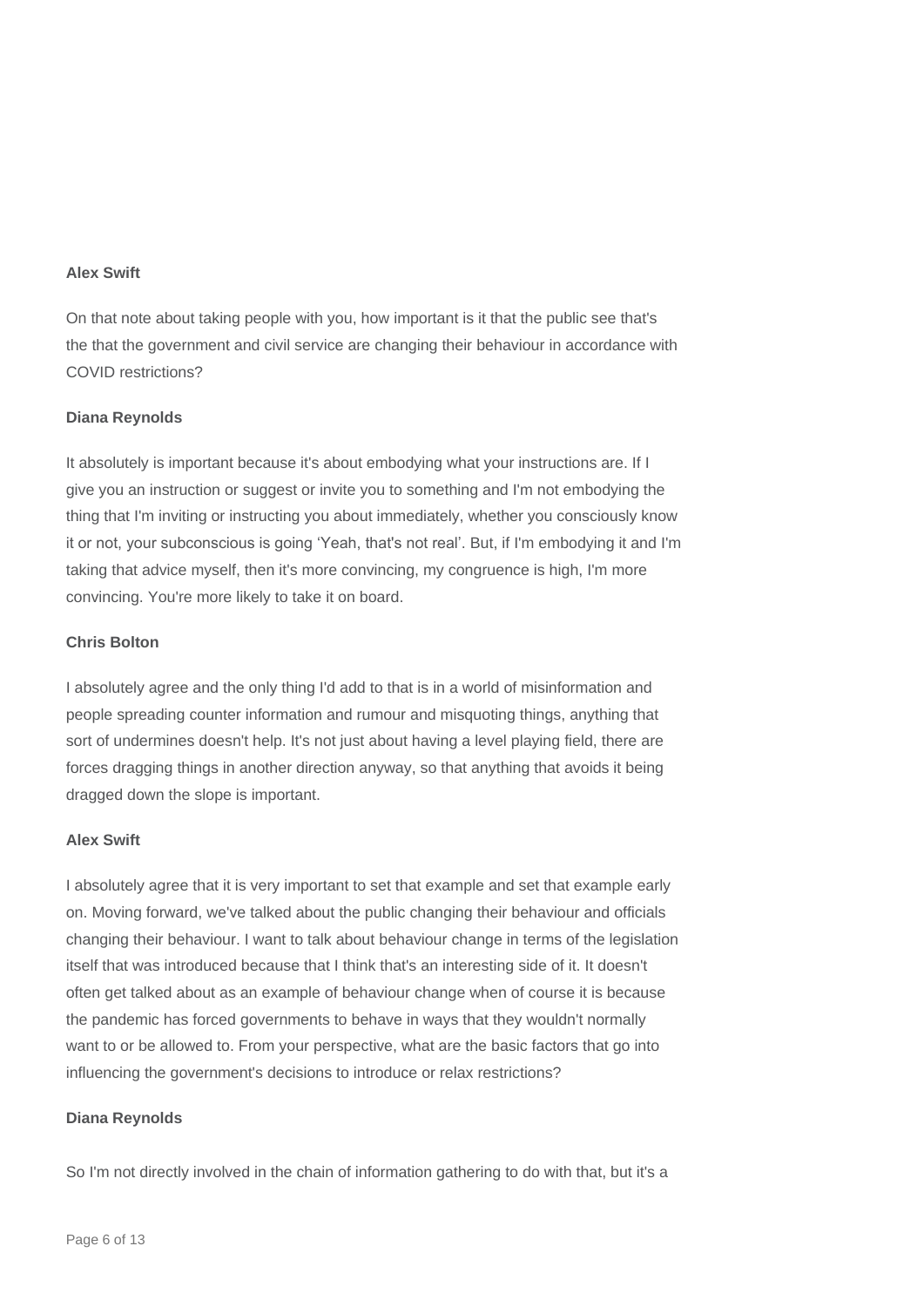large chain and it's a lot of information and it starts basically with the group called Sage who are the scientific advisors for the whole of the UK in terms of what's happening with COVID and that includes scientists of all sorts of different interests, so there's a big mixture of people. In fact, we quickly had to cobble together some extra people 'cause we hadn't quite got the mix we needed when we first started out. But that group brings together lots of information. The Welsh officials digest that and a huge range of information coming from Wales. So, for example when we are doing PCR tests in Wales, we are sequencing all those PCR tests so that we know exactly what we're dealing with. So, we've been able to very quickly say when we've seen these first few Omicron examples.

They are tough calls and risk-based decisions. We're not in a situation now where we can go "Oh, what's the one really good thing we can do here?" We're in a situation where everything is harmful in some way. I feel more comfortable now because we're now in a situation where we're acknowledging that. Before COVID hit, we were already struggling with situations where there was no non harmful way forward, but we weren't conscious of that, and I think it's an awful thing, but it is a blessing that now we are conscious that we're having to make a tough decision. Which is the least harmful way we can take this forward as we recover? There are ways in which we can recover from the pandemic, which are positive and not harmful, but good for lots of things. So, if we recover in the way that the World Health Organization and others suggests we do, which is by looking to climate change, combining recovery from covid with recovery in nature and all those sorts of elements, then we can do some positive stuff there which is also going on in parallel to these very difficult decisions that are to remove as much harm as we can from the system.

### **Chris Bolton**

I wonder, not just on the law making, but generally about how the decisions that are made, have we become more collaborative and involving in what we do? I don't know the answer. I'd hope we have, and I think I can see examples. I think about some the collaboration between local government and third sector as one specific example. They are very tight now when they previously hadn't been and now there's a connection between them and this is the way it way forward, and I think that's an unintended positive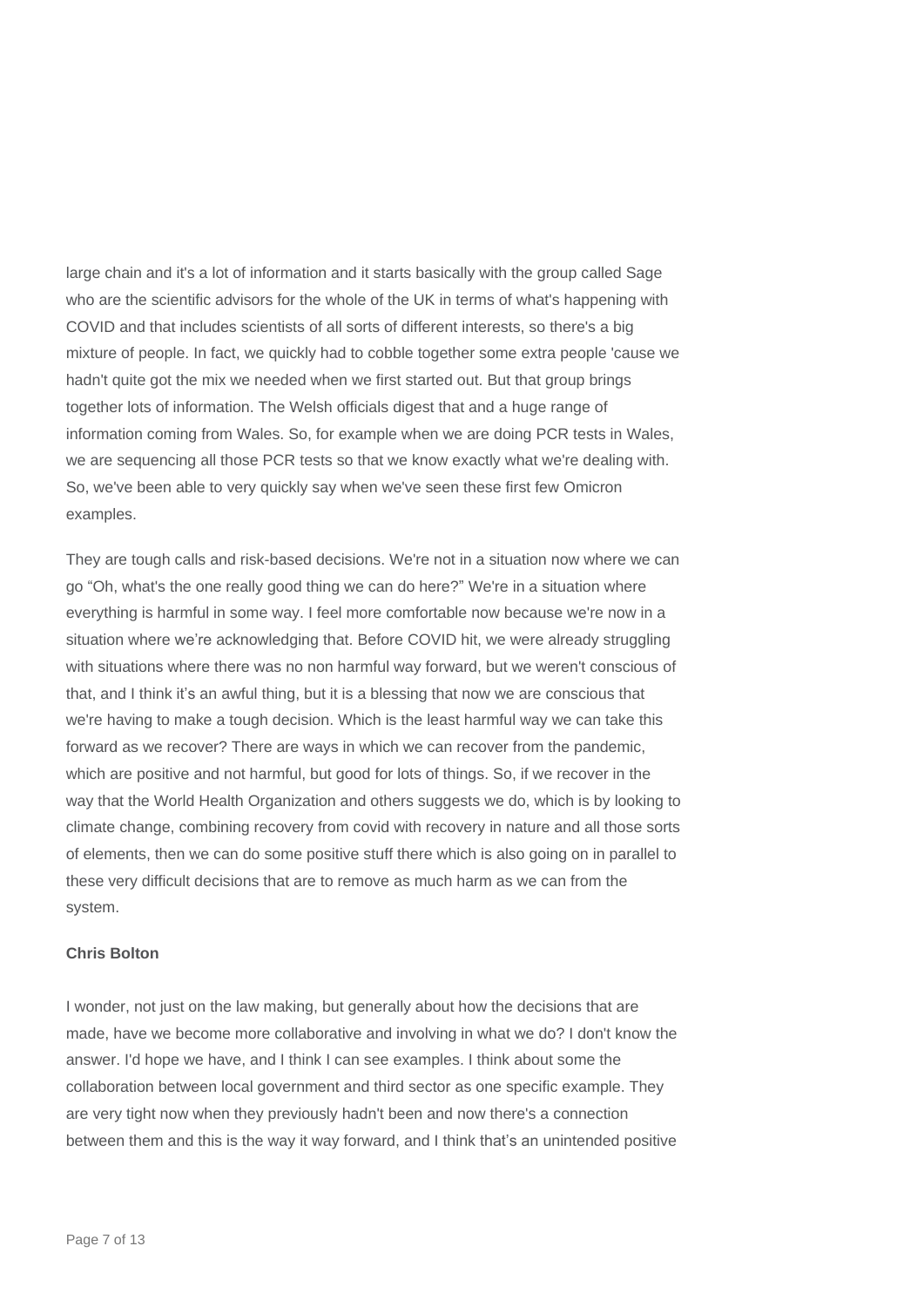consequence of COVID. I'm not sure if there are many, but in terms of that area of Wales, it was a great way of working.

# **Alex Swift**

Rather than 'consequences', I think I prefer to talk about what was already there, that the pandemic has highlighted, because you already had things like mutual aid groups, but the pandemic has highlighted the need for them.

# **Diana Reynolds**

I think there's two things. People have been able to move into very active use of those networks and connections. And it's strengthened relationships, so the thing that Chris was talking about. Local authorities and 3rd sector, there's been some good strengthening of relationship going on. I do have to say there is of course the negative as well, so there are still many people feeling cut off and disconnected and not part of this great attempt to try and get us in a better state. I think that is where the misinformation comes in. Because people who are feeling unheard and distressed will latch on to information that seems to be perfectly reasonable and start to disseminate that potentially, even though it that's possibly not the thing that's bothering them at root. You know, it may well be other more fundamental things that we need to be sorting out and helping people and supporting people with, so there's still a big responsibility to try and bring people to have the conversation and to find out what it is that they need. What is their story? What is causing them to feel disconnected and distressed?

# **Alex Swift**

I agree with that for sure. I think that if you're feeling vulnerable during that pandemic it becomes very easy when something like more restrictions is introduced to have a side of you which thinks, "oh, for goodness' sake". Because no matter how much the logical, rational side wants to support their restrictions, things like your mental health and the emotional distress that you went through owing to things like restrictions can almost lead you down those rabbit holes and a cynical way of thinking, which is completely understandable.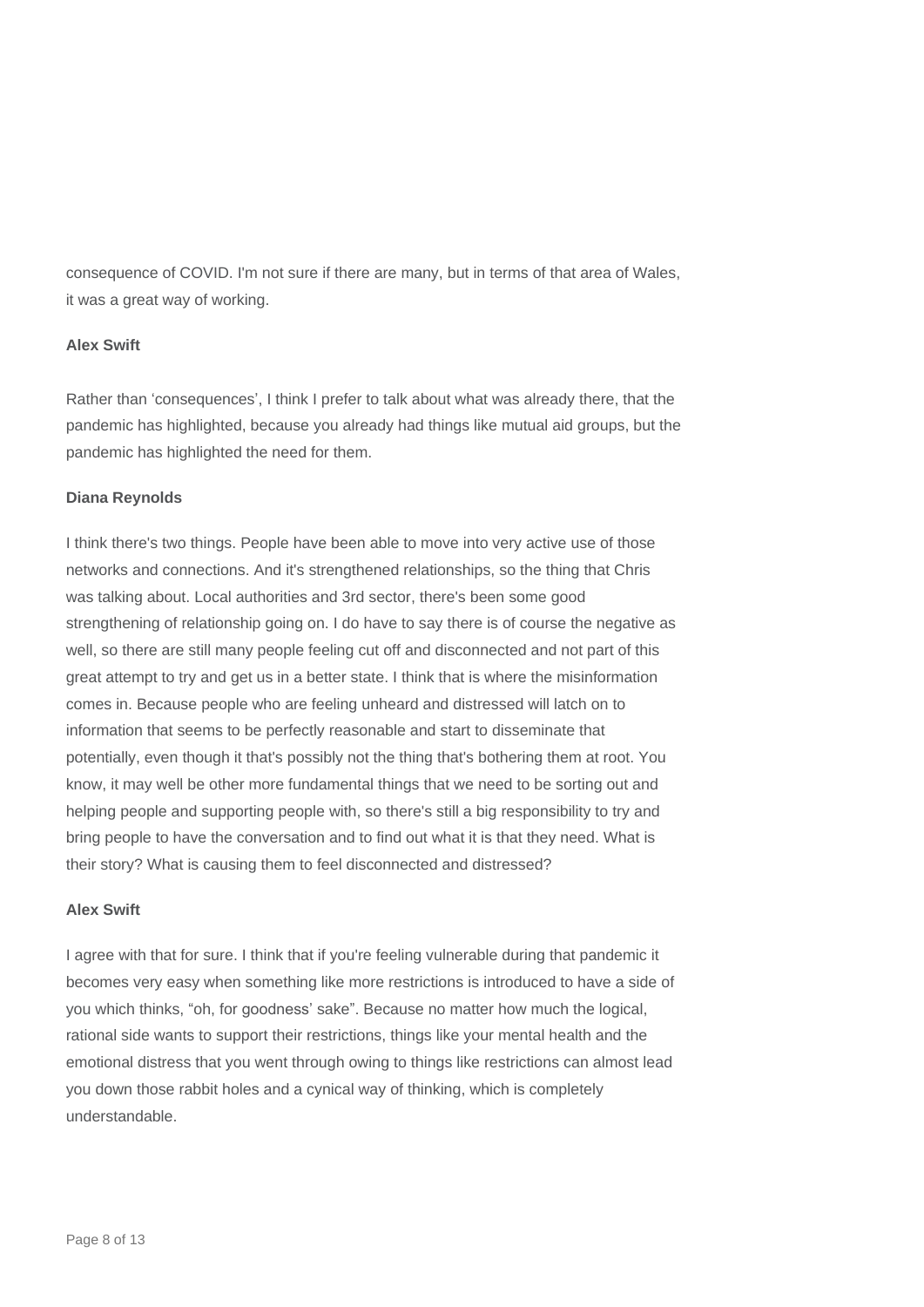Going forward in in this podcast, I want to talk about an example of good practice that you've worked on Diana. About five years ago, both of you had a discussion on a different podcast about behaviour change regarding fostering respectful and collaborative behaviours in Welsh government, using methods like cup of tea meetings where somebody with whatever problem, whether logistical or emotional, can request a cup of tea meeting just to talk it through with someone and express what they're struggling with. At a time when there is lots of disagreement, particularly around issues like further restrictions both in the public at large and in officials, what's the relevance of that five or so years on?

### **Diana Reynolds**

It's really relevant. And in fact, for me it dates back further than COVID. It dates to the Brexit vote because we had the referendum and for two weeks following the referendum, I ran emergency workshops. If you can imagine, there were some people in Welsh government whose entire job is taking European funding and enabling it to be spent in constructive ways across Wales and 100% of their work time was spent doing that. And suddenly, they woke up on a Friday morning and discovered that was going to have to stop, and so we had some very distressed people at that point. As part of that, we developed something about reconciliation. Basically, the question was "you've got people who voted for, you've got people who voted against. How do you get those people to work together when they disagree about something so fundamental?"

And so, regarding how you bring people together to have a conversation when you don't agree with each other, several colleagues have used an empathy walk which is a method from theory where you come to find someone who really disagrees with you about a topic - and this could be to do with Brexit or to do with COVID or to do with something entirely different - and take a walk or have a cup of tea with that person and just hear what the person is saying without commentary. It's very tough thing to do 'cause you're going to sit and you're going to notice what the person is saying and you're going to notice how you're feeling, but you're not actually going to comment back. While the person has the floor, they have the floor and then you have the floor. And then you have a bit of a pause, and then you can start to have some sort of dialogue following that. But it's very, very powerful. This idea of sitting and just listening, and what's fascinating is if you listen for long enough to anybody, you will find points of contact. You may need to listen for a long time, but there will be because you're both human beings. There will be something where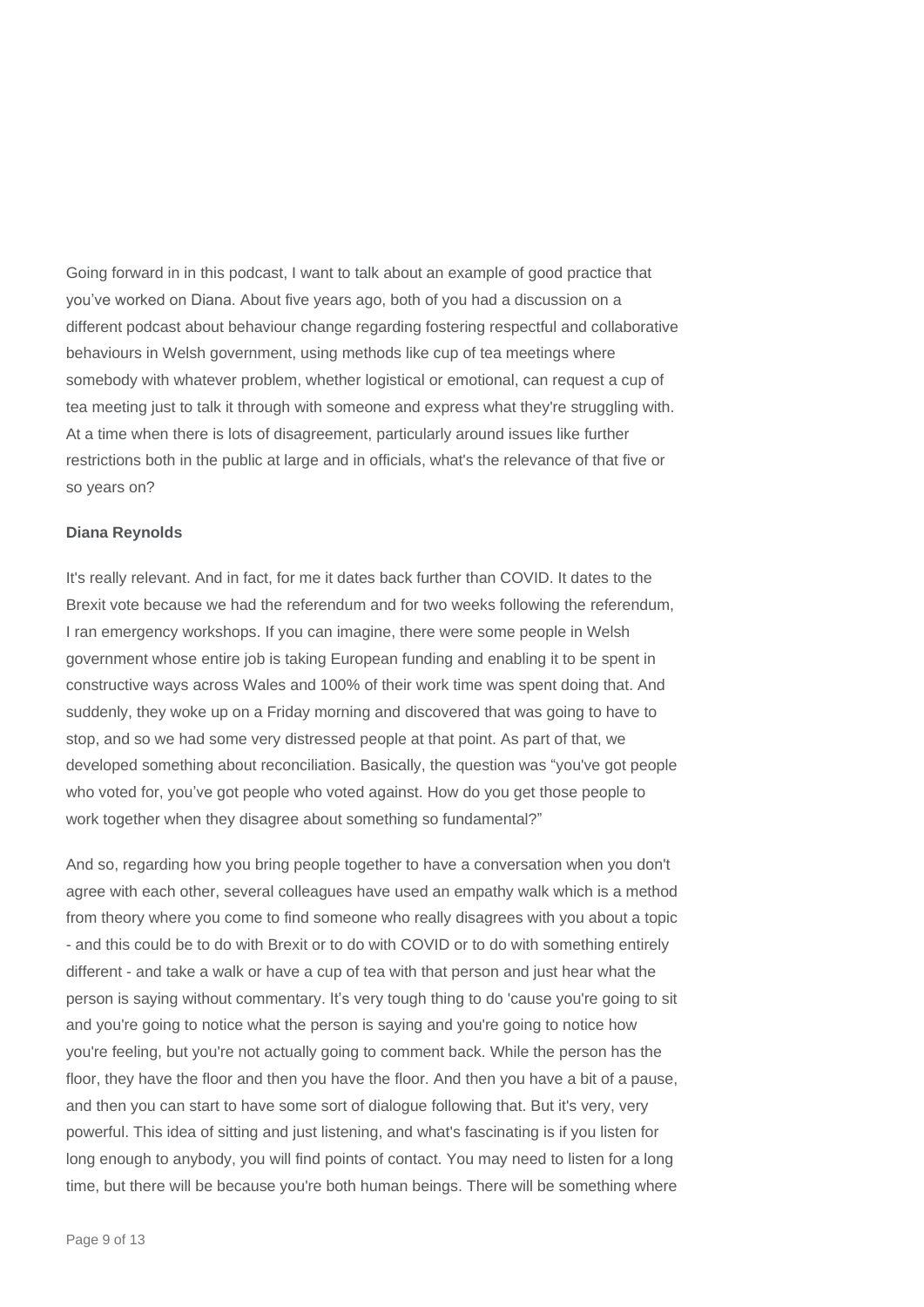you go "Oh yeah, I'm interested in that too"

A big question in life is "why we spend all our time arguing about the bit we disagree about, instead of getting on with solving the bit we do agree about?" And of course, this is where coproduction comes back in because in coproduction you do exactly that. 'Oh, we agree about this bit. So, what can we do to solve this bit?' And then we'll carry on talking about the tough stuff. And as you as you work together, that influences your psychology and your attitude to each other, and so your conversation gets easier. And sometimes you can solve difficult problems, but only if you start with a small problem that you want to solve together and that you both want to solve.

## **Chris Bolton**

Diana and I talk about this a lot. That specific bit about having the cup of tea conversations or going for the walk, there's a bit in that which I found very useful. You may well come out of this changed yourself. You need to go into these conversations with the expectation that I'm going to find out something that may well change me and that gives a different perspective, and it's another version of listening without judgment.

### **Diana Reynolds**

It's a really important point actually, because there's a very big difference between me trying to be helpful or to heal somebody or put somebody else right or fix somebody else all that stuff and the idea of engaging in a conversation which is about mutual healing. And then it's the mutual healing that unlocks it. I know that it takes a while to learn it, but eventually you get to know that I'm going to change to. It's because it's a dynamic system. Everything is connected to everything else in this dynamic system. And so, when a bit moves, another bit moves. If you're going to stand completely still and not change, you're not going to see much change around you.

# **Chris Bolton**

Yeah, absolutely. And I think that that's an interesting thing. I see so many things around "I stand by my principles". Well, okay, but be prepared to change some things, because everything has got to change.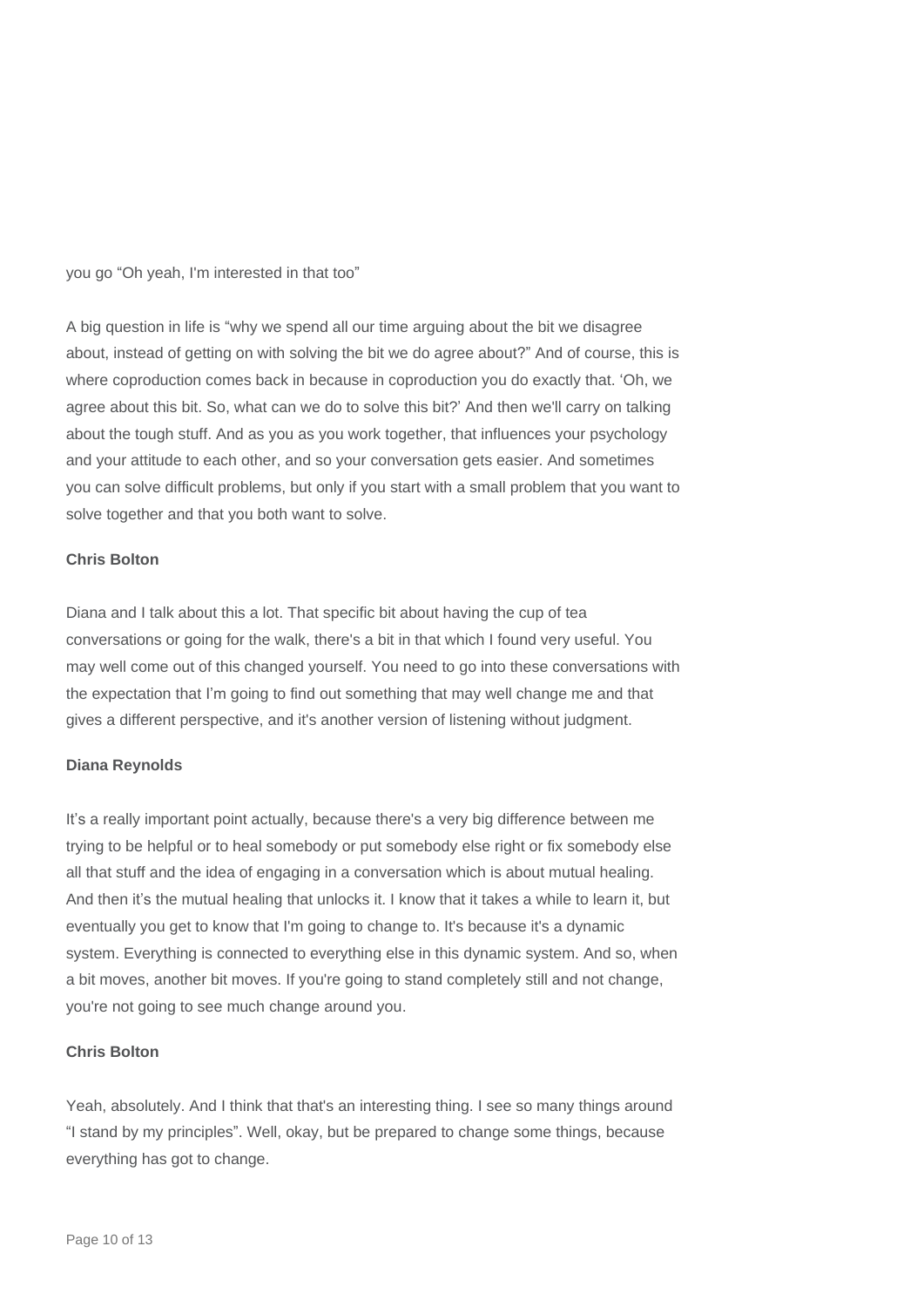## **Diana Reynolds**

Yeah, I think dancing on your principles is much better. It's going to be more accurate for a start because you're in this moving system. Dancing with your principles is perfect, isn't it? Because you're in response all the time, but if you're going to stand static on them something awkward is going to happen. I mean you are going to move eventually but it could be a more painful movement.

## **Chris Bolton**

Shatter rather than bend.

# **Alex Swift**

I think that's particularly pertinent with all the stuff we were discussing around lockdown scepticism or even to a degree vaccine scepticism. I did some research on vaccine scepticism. It turns out a lot of them are just afraid of needles which is just something I could certainly relate to.

## **Diana Reynolds**

I think all of the behavioural science is with you there that the best way is in through enquiry and invitation. That is the best way to engage people and to get an idea and you get the chance of learning from them. So yeah, you might discover that they're really scared of the needle or some other aspect of it. Well, maybe we can find a way. I think the important thing here is about the creativity in finding a solution. So, for example, we had a lot of people working at home alone. We had a lot of people under a lot of pressure working in the house, and they've got children and pets, and goodness knows what else going on around them. We had something about reinventing informal meetings so not just having the formal meetings that we have but reinventing informal meetings in the virtual environment. So, instead of having to go into the office and see somebody, which might be a dangerous thing to do, be able to recreate the sort of thing that we need to get make us feel socially part of the group.

But do that virtually and use an idea called 'the new professionalism' where we are much more accepting of the fact that there will be pets and small children intervening in the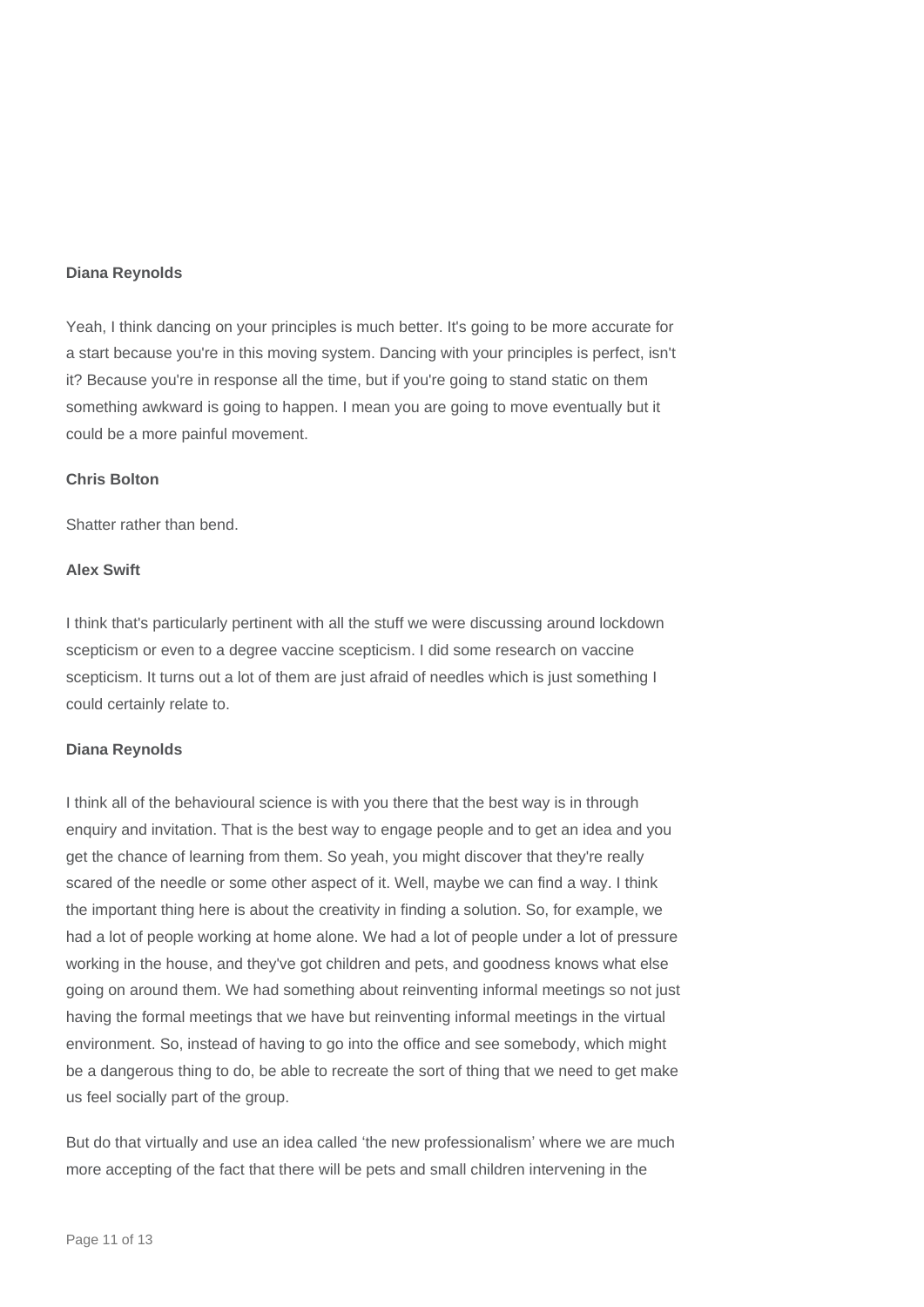meeting, and that when that happens that's the world reminding us that small child and the future generations are important, and whatever we're talking about in the meeting, we should be thinking about it through the lens of future generations. So, it's a great reminder. You can really benefit from some of these things that we previously might have thought was an annoying thing. It becomes something that's useful, so I think creativity and finding solutions is important as well.

## **Alex Swift**

That that point about professionalism is a good one. What do you think will be the longterm changes to the behaviour of people inside or outside of the Welsh Government?

### **Diana Reynolds**

Well, if I look inside 'cause that's where I know best, I think there's been a change in our relationship with risk. I feel our ability to manage and comprehend risk is probably somewhat improved, and I think we've always been very good in Wales at rapid response so that's not been such a surprise, but I think the act of rapidly responding in these occasions has given us a bit of an insight into how broken some of our systems were before COVID hit. I think this is quite an important thing for us to understand moving forward is a lot of the problems we're now facing are not just COVID problems, but pre-COVID problems that we hadn't identified. It was the Chinese year of opening our eyes last year. So, it was an interesting thing to happen during that year. So, our comprehension of what it means to be managing risk and our comprehension of where the system has got disconnected from itself and needs reconnecting is much better. Therefore, I would anticipate, I would hope that would mean that we will be better in terms of developing and delivering policy, because those things are fundamental to developing and delivering policy.

I think I think for people outside that's much harder because you're in the face of it. I think there's this real danger of polarization. This business of reconciliation is crucial. Reconciliation across any divide. So, we keep bringing these polarizations back together again and go "Where is there overlap?" Because they're what I would call false dichotomies. We're setting ourselves up as not agreeing with somebody, and what that's doing is it's not doing justice to my opinion or your opinion, it's sort of characterizing the issue in a very cartoony way rather than looking at the depth of those significant